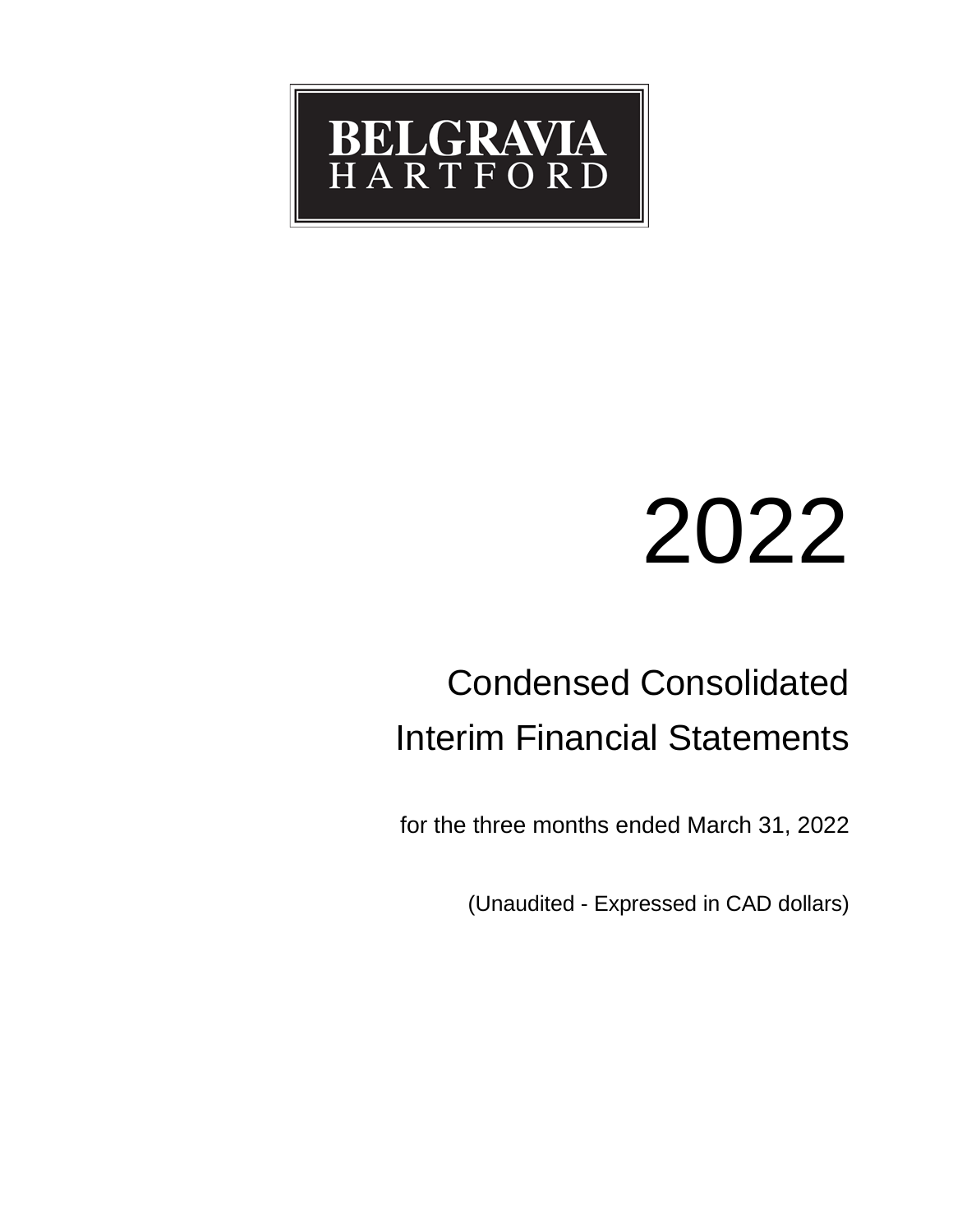# **NOTICE OF NO AUDITOR REVIEW OF INTERIM FINANCIAL STATEMENTS**

Under National Instrument 51-102, Part 4, subsection 4.3(3)(a), if an auditor has not performed a review of the interim financial statements, they must be accompanied by a notice indicating that the financial statements have not been reviewed by an auditor.

The accompanying unaudited interim financial statements of the Company have been prepared by and are the responsibility of the Company's management.

The Company's independent auditor has not performed a review of these financial statements in accordance with standards established by the Chartered Professional Accountants of Canada for a review of interim financial statements by an entity's auditor.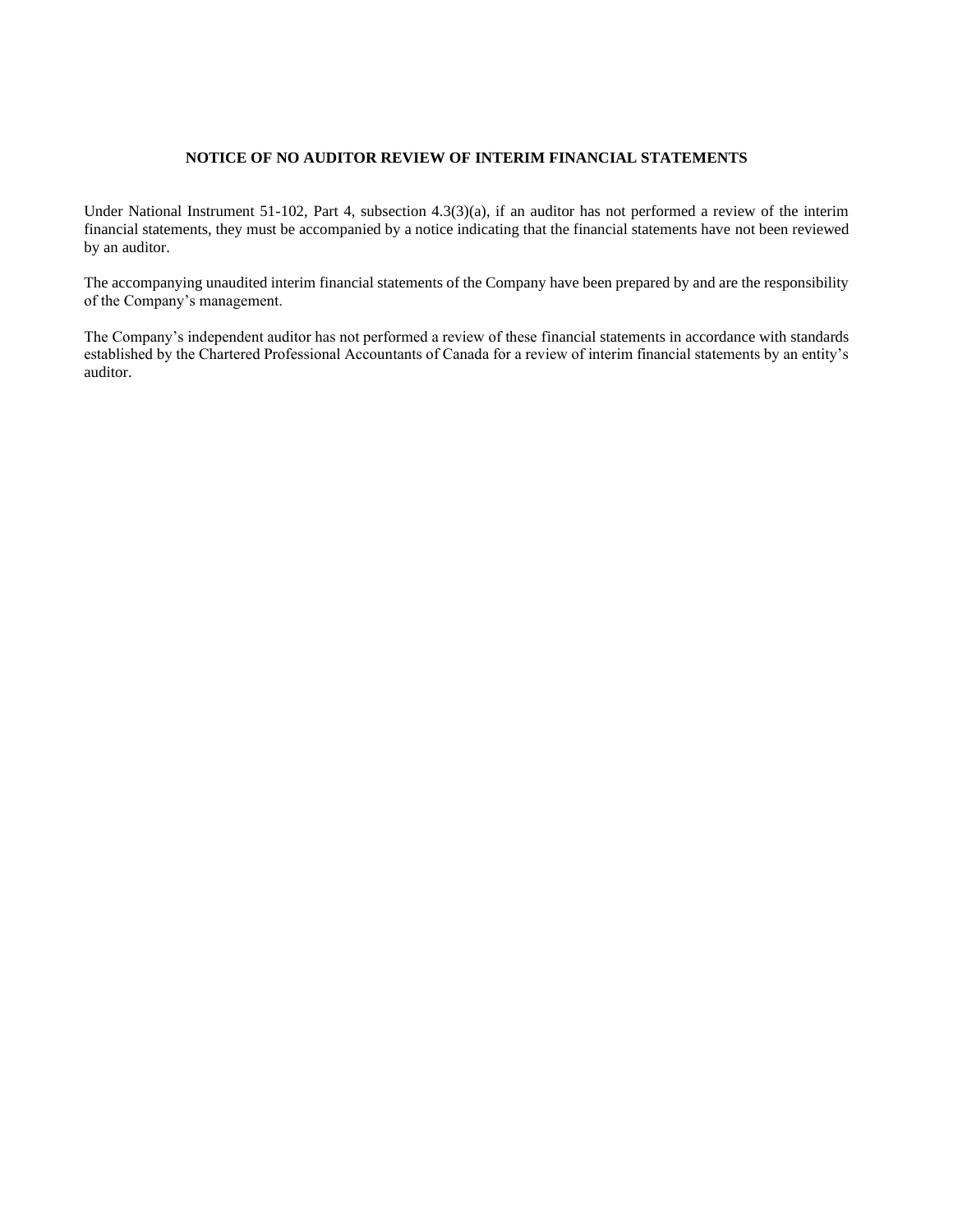CONDENSED CONSOLIDATED INTERIM STATEMENTS OF FINANCIAL POSITION

(Unaudited - Expressed in CAD Dollars)

|                                                      |    | March 31, 2022  | December 31, 2021 |  |  |
|------------------------------------------------------|----|-----------------|-------------------|--|--|
| <b>ASSETS</b>                                        |    |                 |                   |  |  |
| <b>Current</b>                                       |    |                 |                   |  |  |
| Cash                                                 | \$ | 563,356         | \$<br>184,570     |  |  |
| Investments - current (note 3)                       |    | 11,256,621      | 12,476,487        |  |  |
| Receivables                                          |    | 604             |                   |  |  |
| Prepaid expenses                                     |    | 276,616         | 50,134            |  |  |
|                                                      |    | 12,097,197      | 12,711,191        |  |  |
| <b>Investments</b> (note 3)                          |    | 79,200          | 74,250            |  |  |
| <b>Equipment</b> (note 4)                            |    | 3,827           | 4,312             |  |  |
|                                                      | \$ | 12,180,224      | \$<br>12,789,753  |  |  |
| <b>LIABILITIES AND SHAREHOLDERS' EQUITY</b>          |    |                 |                   |  |  |
| <b>Current</b>                                       |    |                 |                   |  |  |
| Accounts payable and accrued liabilities (notes 5,8) | \$ | 460,446         | \$<br>279,514     |  |  |
| <b>Total current liabilities</b>                     |    | 460,446         | 279,514           |  |  |
| <b>Equity</b>                                        |    |                 |                   |  |  |
| Share capital (note 6)                               |    | 107,945,237     | 108,021,610       |  |  |
| Reserves (note 6)                                    |    | 14,278,016      | 14,210,401        |  |  |
| Currency translation adjustment reserve              |    | 18,681,269      | 18,681,269        |  |  |
| Deficit                                              |    | (129, 184, 744) | (128, 403, 041)   |  |  |
| <b>Total equity</b>                                  |    | 11,719,778      | 12,510,239        |  |  |
|                                                      | \$ | 12,180,224      | \$<br>12,789,753  |  |  |

**Nature of operations and going concern** (note 1) **Contingencies** (note 12) **Subsequent events** (note 13)

**On behalf of the Board:**

*"Mehdi Azodi" "John Stubbs"* 

**\_\_\_\_\_\_\_\_\_\_\_\_\_\_\_\_\_\_\_\_\_\_\_\_\_\_\_\_\_\_\_\_\_\_\_\_\_\_\_ Director** *\_\_\_\_\_\_\_\_\_\_\_\_\_\_\_\_\_\_\_\_\_\_\_\_\_\_\_\_***\_ Director**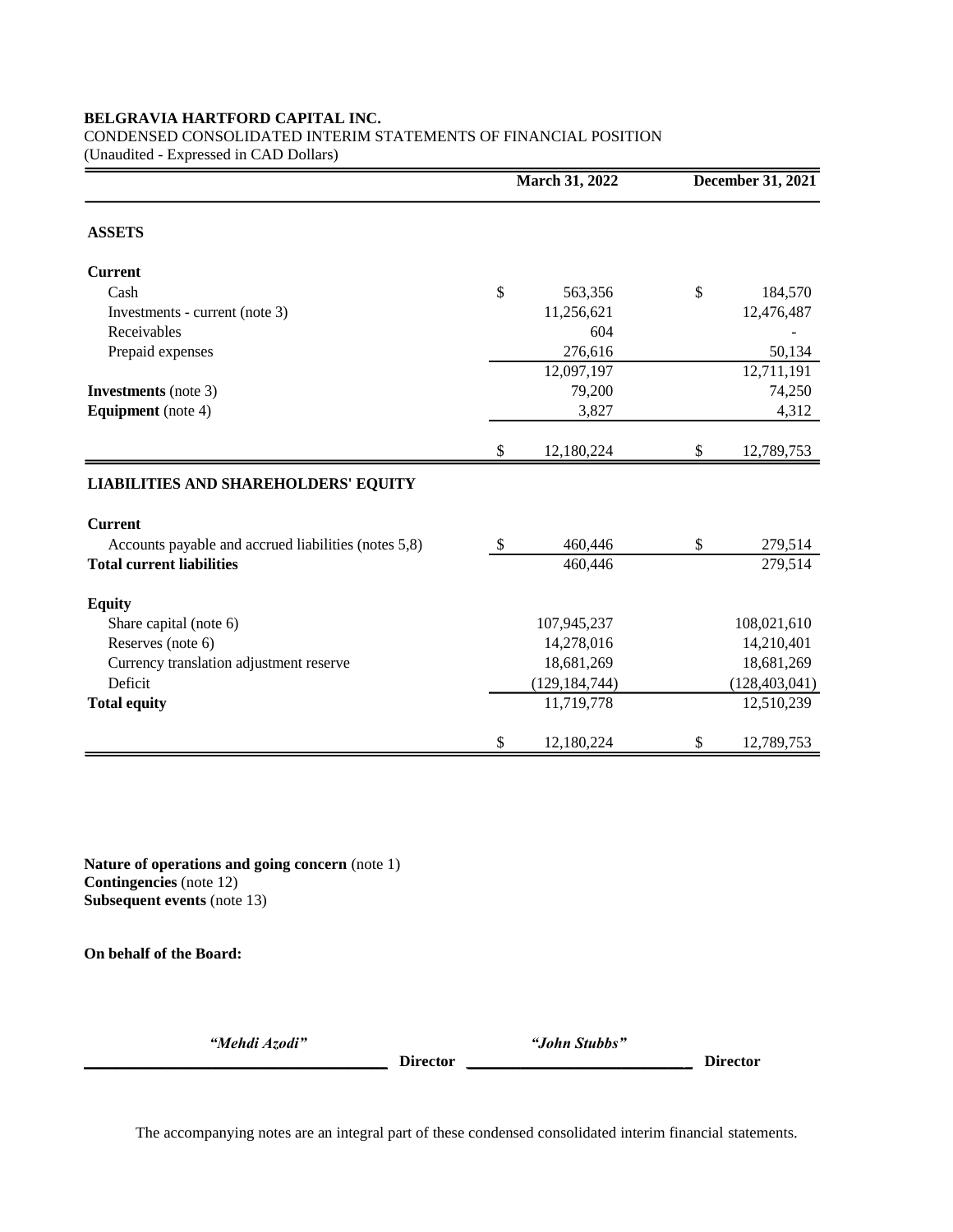CONDENSED CONSOLIDATED INTERIM STATEMENTS OF INCOME (LOSS) AND COMPREHENSIVE INCOME (LOSS)

(Unaudited – Expressed in CAD Dollars)

|                                              | Three Month      | Three Month     |
|----------------------------------------------|------------------|-----------------|
|                                              | Period Ended     | Period Ended    |
|                                              | March 31, 2022   | March 31, 2021  |
| NET REALIZED AND UNREALIZED GAIN (LOSS)      |                  |                 |
| Investment gain/( $\cos$ ) (note 3)          | \$<br>(423, 832) | \$<br>1,004,757 |
| Unrealized investment gain/(loss) (note 3)   | 649,507          | (341,502)       |
| Interest income                              | 4,196            | 78,007          |
|                                              | 229,871          | 741,262         |
| <b>OTHER INCOME</b>                          |                  |                 |
| Management services revenue                  | 15,000           |                 |
| <b>EXPENSES</b>                              |                  |                 |
| Administration (note 8)                      | 188,650          | 181,464         |
| Business and market development              | 94,147           |                 |
| Consulting fees                              | 32,088           | 130,300         |
| Depreciation (note 4)                        | 485              | 351             |
| Foreign exchange gain (loss)                 | 2,290            | 802             |
| Investor relations                           | 12,803           | 54,791          |
| Professional fees                            | 276,414          | 83,703          |
| Regulatory fees and taxes                    | 6,863            | 10,278          |
| Share-based compensation                     | 67,615           |                 |
| Rent                                         | 27,705           | 20,180          |
| Travel                                       | 41,848           | 1,443           |
| Wages and benefits (note 8)                  | 275,666          | 315,781         |
| <b>Total expenses</b>                        | (1,026,574)      | (799,093)       |
| Income and comprehensive loss for the period | \$<br>(781, 703) | \$<br>(57, 831) |
| Loss and comprehensive loss attributate to:  |                  |                 |
| Shareholders                                 | \$<br>(781, 703) | \$<br>(55,884)  |
| Non-controlling interest                     |                  | (1,947)         |
|                                              | \$<br>(781, 703) | \$<br>(57, 831) |
| Basic and diluted loss per common share      | \$<br>(0.02)     | \$<br>(0.09)    |
| Weighted average number of common shares     |                  |                 |
| outstanding, basic and diluted               | 46,984,494       | 40,179,248      |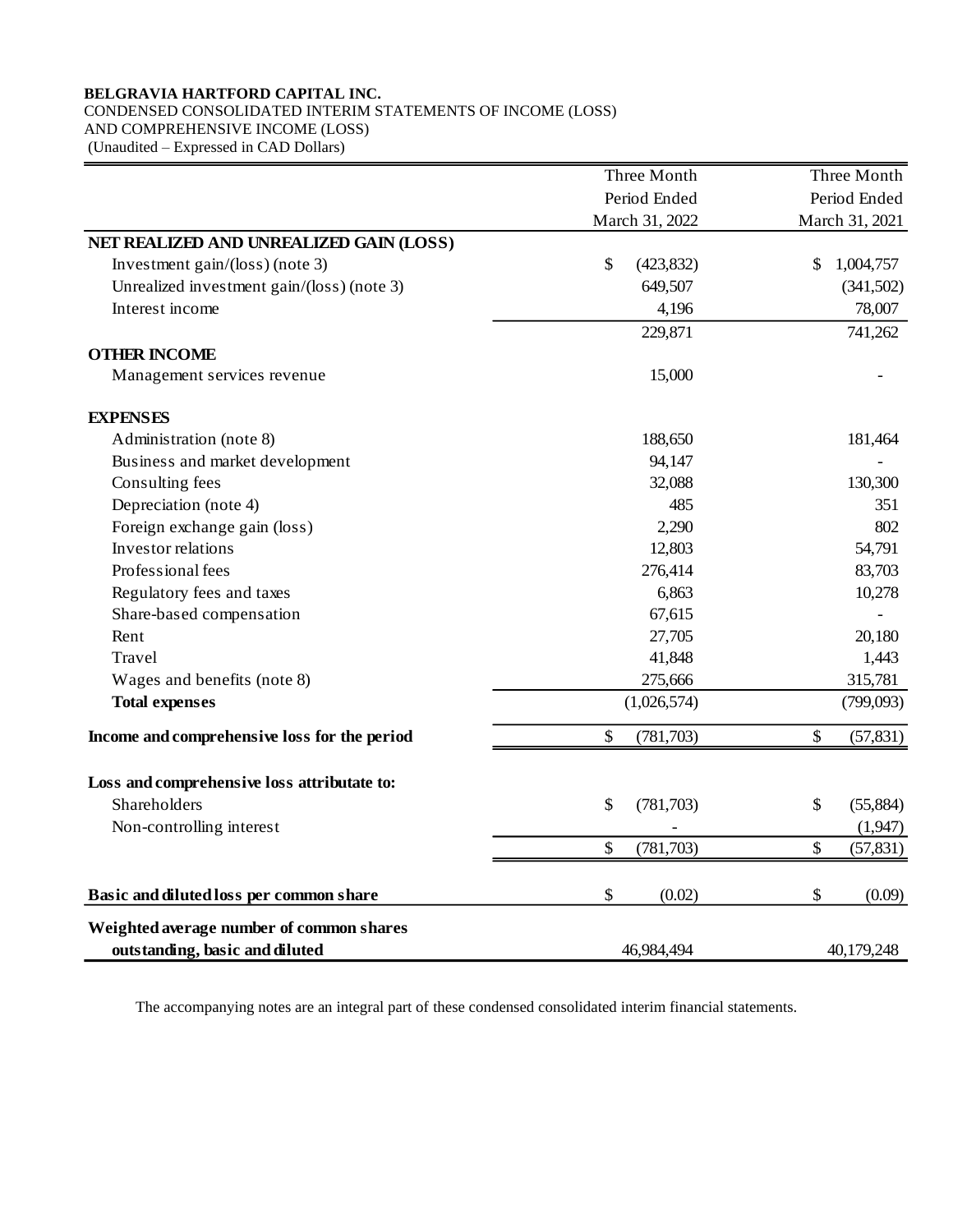# CONDENSED CONSOLIDATED INTERIM STATEMENTS OF CASH FLOWS

(Unaudited – Expressed in CAD Dollars)

|                                                      | <b>Three Month</b> | Three Month     |
|------------------------------------------------------|--------------------|-----------------|
|                                                      | Period Ended       | Period Ended    |
|                                                      | March 31, 2022     | March 31, 2021  |
| <b>CASH FLOWS FROM OPERATING ACTIVITIES</b>          |                    |                 |
| Loss for the period                                  | \$<br>(781, 703)   | \$<br>(57, 831) |
| Items not affecting cash:                            |                    |                 |
| Depreciation                                         | 485                | 351             |
| Share-based compensation                             | 67,615             |                 |
| Realized loss/(gain) on sale of investments          | 423,832            | (1,004,757)     |
| Unrealized investments (gain)/loss                   | (649, 507)         | 341,502         |
| Accrued for interest                                 | (4,196)            | (78,000)        |
| Changes in non-cash working capital items:           |                    |                 |
| Decrease (increase) in receivables                   | (604)              | (49,961)        |
| Decrease (increase) in prepaid expenses              | (226, 482)         | (21, 624)       |
| Increase in accounts payable and accrued liabilities | 180,933            | 12,329          |
| Acquisition of investments                           | (2,558,462)        | (1,724,522)     |
| Proceeds from sale of investments                    | 4,003,248          | 2,851,876       |
| Net cash used in operating activities                | 455,159            | 269,363         |
| <b>CASH FLOWS FROM INVESTING ACTIVITIES</b>          |                    |                 |
| Currie Project                                       |                    | (54,000)        |
| Acquisition of subsidiary                            |                    | (70, 162)       |
| Net cash provided by investing activities            |                    | (124, 162)      |
| <b>CASH FLOWS FROM FINANCING ACTIVITIES</b>          |                    |                 |
| Shares buy-back                                      | (76, 373)          | (73, 810)       |
| Net cash used in financing activities                | (76, 373)          | (73, 810)       |
| Change in cash for the period                        | 378,786            | 71,391          |
| Cash beginning of year                               | 184,570            | 108,627         |
| Cash, end of period                                  | \$<br>563,356      | \$<br>180,018   |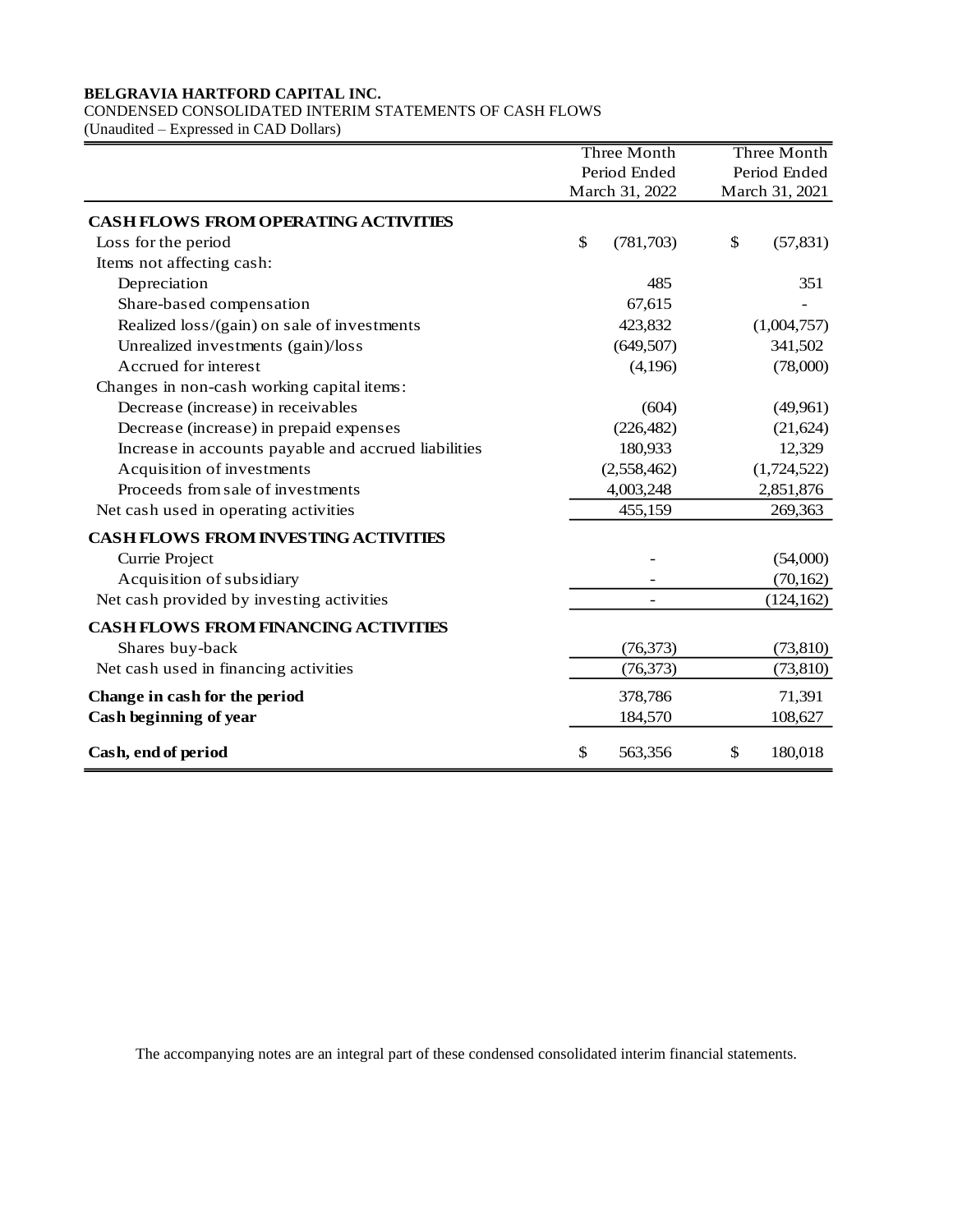CONDENSED CONSOLIDATED INTERIM STATEMENTS OF CHANGES IN SHAREHOLDERS' EQUITY

(Unaudited – Expressed in CAD Dollars)

|                                        | Share Capital              |                   |                          |                                                 |                        |                          |                                 |            |
|----------------------------------------|----------------------------|-------------------|--------------------------|-------------------------------------------------|------------------------|--------------------------|---------------------------------|------------|
|                                        | Number of<br><b>Shares</b> | Amount            | Reserves                 | Accumulated<br>Other<br>Comprehensive<br>Income | Accumulated<br>Deficit | Equity                   | Non-<br>controlling<br>interest | Total      |
|                                        |                            | \$                | \$                       | \$                                              | $\mathcal{S}$          | \$                       | \$                              | \$         |
| Balances as at December 31, 2020       | 40,179,248                 | 106,739,953       | 14,236,476               | 18,681,269                                      | (124, 309, 538)        | 15,348,160               |                                 | 15,348,160 |
| Acquisition of non-controlling interes |                            |                   |                          |                                                 |                        | $\overline{\phantom{a}}$ | (39,773)                        | (39,773)   |
| Shares buy-back for cancellation       | (350,000)                  | (70,000)          | (3,810)                  | $\overline{\phantom{a}}$                        |                        | (73, 810)                |                                 | (73, 810)  |
| Loss and comprehensive loss            |                            |                   |                          |                                                 | (55,884)               | (55,884)                 | (1,947)                         | (57, 831)  |
| Balance as at March 31, 2021           | 39,829,248                 | 106,669,953       | 14,232,666               | 18,681,269                                      | (124, 365, 422)        | 15,218,466               | (41,720)                        | 15,176,746 |
| Balance as at December 31, 2021        | 47,224,724                 | 108,021,610       | 14,210,401               | 18,681,269                                      | (128, 403, 041)        | 12,510,239               | $\overline{\phantom{a}}$        | 12,510,239 |
| Shares buy-back for cancellation       | (506, 939)                 | (76, 373)         |                          |                                                 |                        | (76,373)                 |                                 | (76,373)   |
| Share-based compensation               |                            |                   | 67,615                   |                                                 |                        | 67,615                   |                                 | 67,615     |
| Loss and comprehensive loss            |                            | $\qquad \qquad -$ | $\overline{\phantom{a}}$ |                                                 | (781,703)              | (781,703)                | $\overline{\phantom{a}}$        | (781,703)  |
| Balance as at March 31, 2022           | 46,717,785                 | 107,945,237       | 14,278,016               | 18,681,269                                      | (129, 184, 744)        | 11,719,778               |                                 | 11,719,778 |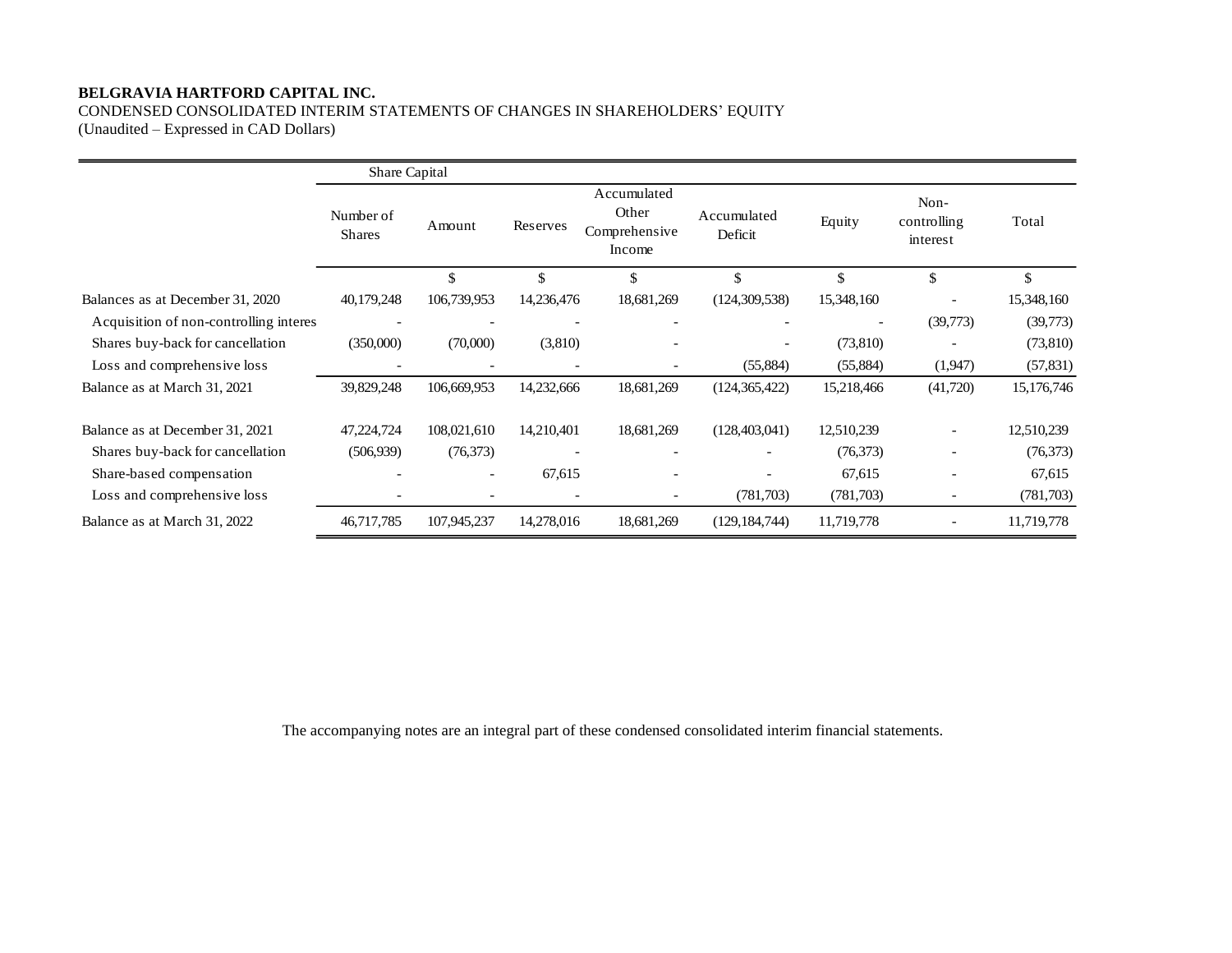# **1. NATURE OF OPERATIONS AND GOING CONCERN**

Belgravia Hartford Capital Inc. ("Belgravia" or the "Company") is a publicly traded investment holding company listed on the Canadian Securities Exchange. Belgravia is focused on growing its assets and holdings and increasing its net asset value (NAV). Belgravia invests in a portfolio of private and public companies located in jurisdictions governed by the rule of law. It takes a multi-sector investment approach with emphasis in the resources and commodities sector. The Company was formerly named Belgravia Capital International Inc. and was originally incorporated under the CBCA in 2002. It was restructured from IC Potash Corp., Trigon Uranium Corp., and subsequently continued into British Columbia on December 20, 2019, under the Business Corporation Act (British Columbia). The Company's registered office is located at #3-3185 Via Centrale, Kelowna, BC V1V 2A7.

Belgravia is entitled to receive USD\$12.2 million royalty interest from its formerly owned Ochoa asset in the state of New Mexico which the Company sold in 2017. The royalty includes the initial 75% of potential water revenue sales and a mining royalty whereby the Company is entitled to receive 1% of polyhalite production sales for any shortfall in payment of the total USD\$12.2 million.

Belgravia owns 100% of Belgravia Hartford Gold Assets Corp. (formerly Intercontinental Potash Corp.) ("ICP"), a Canadian company involved in mining and metals resource exploration and development.

Belgravia owns 100% of Belgravia Hartford Estates Corp. (formerly, Trigon Exploration Utah Inc.), a US-based company registered to do business in the States of Utah and Florida involved in real estate acquisitions and development.

Belgravia currently owns minority positions in 14 companies of which 10 are publicly traded.

The Company's continuation as a going concern is dependent on cash flow from its investments, royalties, or operations and its ability to raise equity capital or borrowings sufficient to meet current and future obligations. While the Company currently has no source of operating revenue other than management services consulting fees, its working capital of \$11,636,751 as at March 31, 2022 leads management to believe the Company has sufficient resources to fund its business activities for at least the next 12 months. The Company's financial success is dependent on its ability to identity, evaluate, negotiate, and exit investments in assets or businesses. These consolidated financial statements have been prepared by management on a going concern basis which assumes that the Company will be able to realize its assets and discharge its liabilities in the normal course of business for the foreseeable future.

# **2. SIGNIFICANT ACCOUNTING POLICIES**

#### a) **Statement of compliance:**

These Interim Financial Statements have been prepared in accordance with IAS "Interim Financial Reporting" ("IAS 34") using accounting policies consistent with the International Financial Reporting Standards ("IFRS") issued by the International Accounting Standards Board ("IASB") and Interpretations of the International Financial Reporting Interpretations Committee ("IFRIC").

The Interim Financial Statements were authorized by the audit committee and board of directors of the Company on May 25, 2022.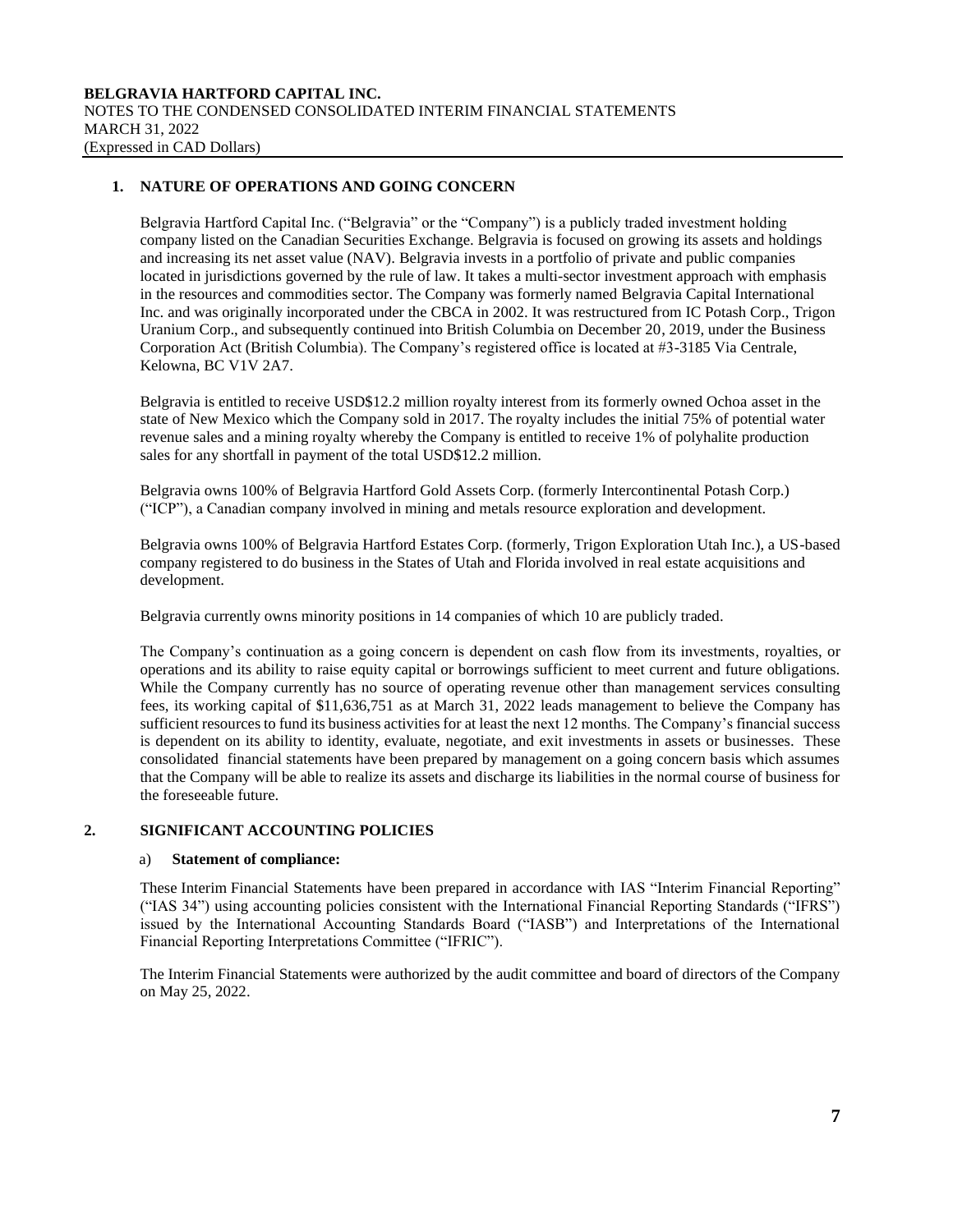# **2. SIGNIFICANT ACCOUNTING POLICIES** (cont'd…)

#### b) **Basis of presentation:**

The Interim Financial Statements have been prepared on the historical cost basis except for certain financial instruments, which are measured at fair value. In addition, these Financial Statements have been prepared using the accrual basis of accounting, except for cash flow information. The comparative figures presented in these Interim Financial Statements are in accordance with IFRS and have not been audited.

The preparation of interim financial statements in conformity with IAS 34 requires management to make judgments, estimates and assumptions that affect the application of policies and reported amounts of assets and liabilities, income and expenses. Actual results may differ from these estimates. These Interim Financial Statements do not include all of the information required for annual financial statements.

The significant accounting policies for these Interim Financial Statements are consistent with those disclosed in the audited financial statements for the year-ended December 31, 2021. These Interim Financial Statements should be read in conjunction with the Company's audited consolidated financial statements for the year-ended December 31, 2021.

#### c) **Basis of consolidation:**

The Consolidated Financial Statements of the Company include the following subsidiaries:

| Name of subsidiary                  | Place of incorporation | Percentage ownership |
|-------------------------------------|------------------------|----------------------|
| Belgravia Hartford Gold Asset Corp. | Canada                 | 100%                 |
| Belgravia Hartford Estates Corp.    | USA                    | 100%                 |

The Company consolidates the subsidiaries on the basis that it controls these subsidiaries when the Company possesses power over an investee, has exposure to variable returns from the investee, and has the ability to use its power over the investee to affect its returns. All intercompany transactions and balances are eliminated on consolidation. For partially owned subsidiaries, the interest attributable to non-controlling shareholders is reflected in non-controlling interest. Adjustments to non-controlling interest are accounted for as transactions with owners and adjustments that do not involve the loss of control are based on a proportionate amount of the net assets of the subsidiary.

#### d) **Cash:**

Cash is comprised of cash deposited at Canadian banks and secure, short-term, highly liquid demand deposits.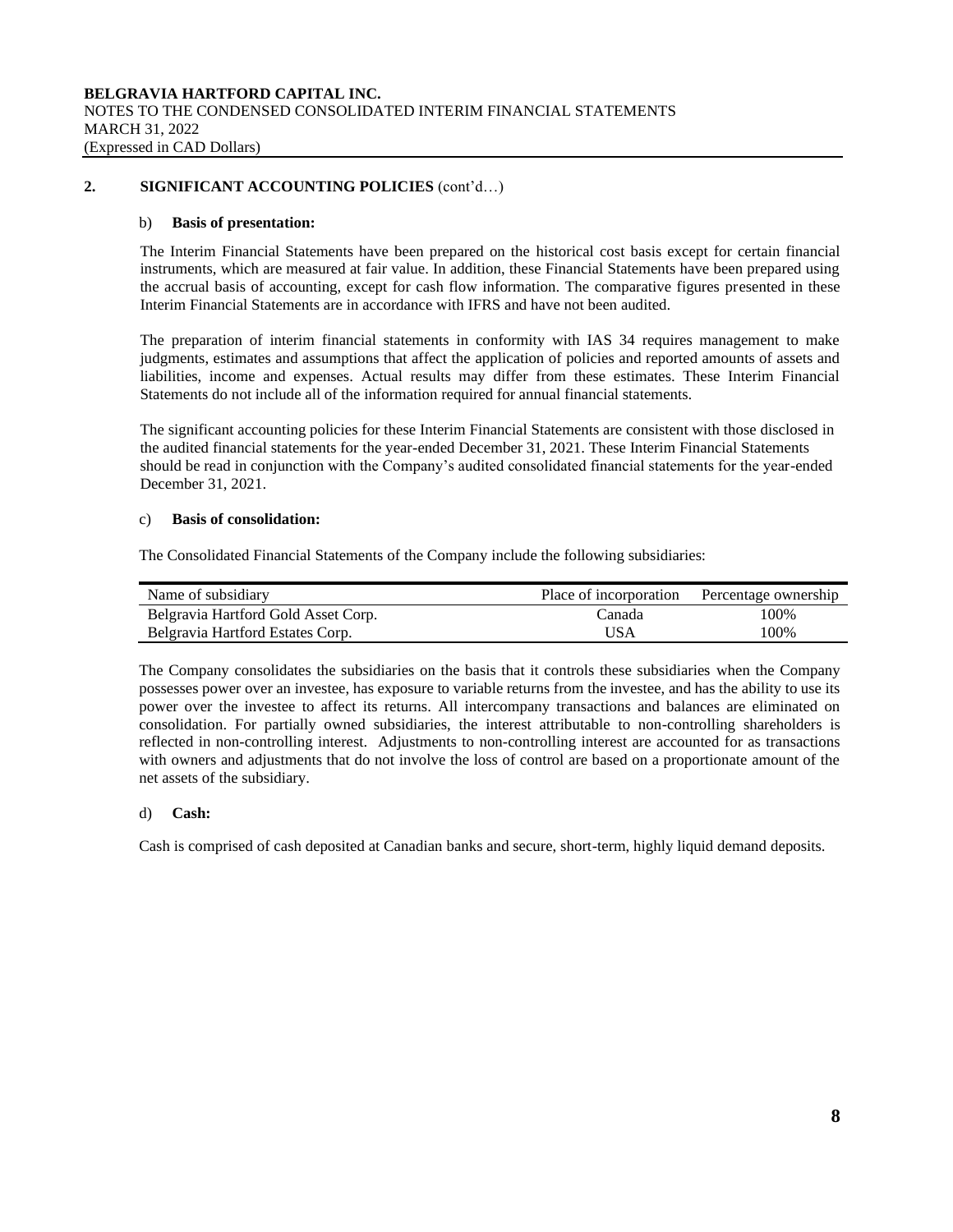# **2. SIGNIFICANT ACCOUNTING POLICIES (cont'd…)**

#### e) **Investments:**

All investments except investments in debt instruments are classified upon initial recognition at fair value through profit or loss ("FVTPL"), with changes in fair value reported in profit or loss. Purchases and sales of investments are recognized on the settlement date. Investments at FVPTL are initially recognized at fair value. Transaction costs are expensed as incurred in profit or loss. Investments in debt instruments are initially measured at fair value then subsequently measured at amortized cost using the effective interest rate method.

Subsequent to initial recognition, all investments are measured at fair value. Gains and losses arising from changes in the fair value of the FVTPL investments are recognized in profit or loss.

Investments in common shares of public companies are measured at fair value based on published market prices with unrealized gains and losses recognized through profit or loss. The valuation of these shares has been determined in whole by reference to the close price of the shares on the TSX, TSX Venture Exchange or Canadian Securities Exchange ("CSE") at each reporting date. Various warrants have been received as attachments to share purchase units and do not trade in an active market. At the time of purchase, the per unit cost is allocated to common shares and warrants using the residual value method. The value of the warrants is subsequently determined at the measurement date using the Black-Scholes option pricing model.

All privately held investments are initially recorded at the transaction price, being the fair value at the time of acquisition. Thereafter, at each reporting period, the fair value of an investment may, depending upon the circumstances, be adjusted with unrealized gains and losses recognized through profit or loss.

#### f) **Significant accounting estimates and judgments:**

The preparation of these Interim Financial Statements requires management to make judgments, estimates and assumptions about future events that affect the reported amounts of assets and liabilities and disclosure of contingent assets at the date of the financial statements and the reported amounts of revenues and expenses during the reporting year. Although these estimates are based on management's best knowledge of the amount, events or actions, actual results may differ from these estimates.

#### g) **Revenue recognition:**

Management services revenue is recognized when services are rendered, and the amount can be reasonably estimated and collected. Any amount received for future services is recorded as deferred revenue and recognized as revenue when the related services are performed.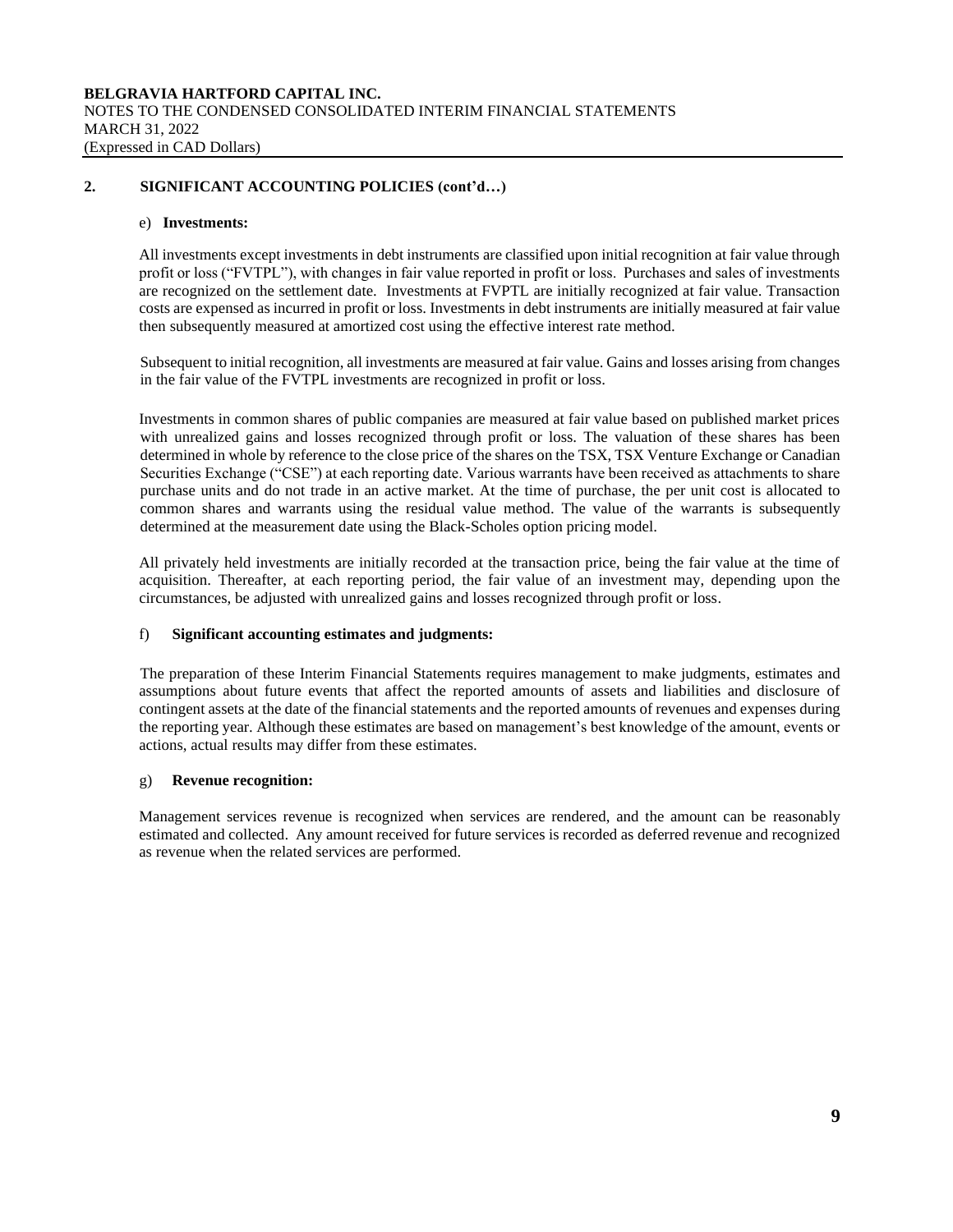# **3. INVESTMENTS**

The Company's investments include common shares and warrants of Canadian companies that are listed on various Canadian stock exchanges and investments in private Canadian and U.S. companies as well as certain investment funds. The fair values of the common shares of the publicly traded companies have been directly referenced to published price quotations in an active market. The fair value of investments in private companies is referenced to the most recent equity financing completed by each private company. The investments in unlisted warrants of companies that are publicly traded are valued using the Black-Scholes option pricing model, with the following weighted average assumptions:

|                                         | <b>Ouarter</b> ended<br>March 31, 2022 | Year ended<br>December 31, 2021 |
|-----------------------------------------|----------------------------------------|---------------------------------|
| Risk-free interest rate                 | 2.17%                                  | 0.91%                           |
| Expected life of warrants               | $1.51$ years                           | $1.69$ years                    |
| Annualized volatility                   | 121.13%                                | 120.85%                         |
| Dividend rate                           | $0.00\%$                               | $0.00\%$                        |
| Weighted average fair value of warrants | \$0.05                                 | \$0.06                          |

As at March 31, 2022, fair value of the investments was \$11,335,821 (2021 - \$14,781,277) . This includes the value of equity investments of \$9,369,298 (2021 - \$11,717,968), debt instruments of \$305,638 (2021 - \$325,000), and value of warrants of \$1,660,885 (2021 - \$2,738,309).

During the quarter ended March 31, 2022, the Company exercised certain investment warrants and recorded a loss of \$184,988 (2021 – gain \$66,406).

During the quarter ended March 31, 2022, the Company purchased investments totalling \$2,558,462 (2021 – \$1,724,522) and sold certain of its investments for proceeds totalling \$4,003,248 (2021 - \$2,851,876) and recognized a loss of \$238,845 (2021 – gain \$938,351).

During the quarter ended March 31, 2022, the Company recorded an unrealized gain of \$785,293 (2021 – unrealized loss \$805,557) for equity investments and an unrealized loss of \$135,786 (2021 –unrealized gain \$569,298) for warrants.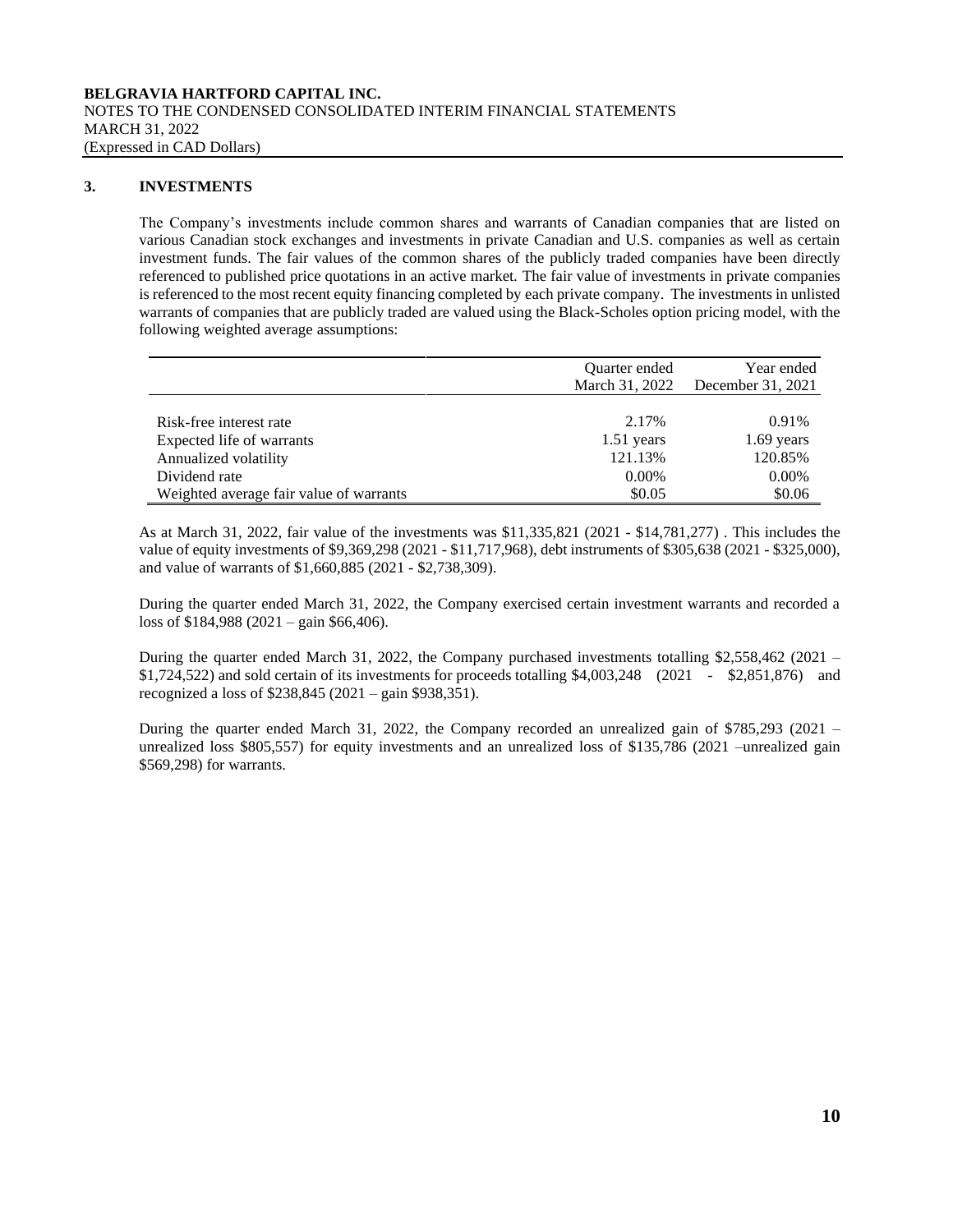#### **BELGRAVIA HARTFORD CAPITAL INC.**  NOTES TO THE CONDENSED CONSOLIDATED INTERIM FINANCIAL STATEMENTS MARCH 31, 2022 (Expressed in CAD Dollars)

# **3. INVESTMENTS** (cont'd…)

| Investments at March 31, 2022         | Number of Shares | Cost          |           | Fair Value |            |
|---------------------------------------|------------------|---------------|-----------|------------|------------|
| <b>Public Companies:</b>              |                  |               |           |            |            |
| Atmofizer Technolgies Inc.            | 1,615,000        | -S            | 257,728   | \$         | 138,850    |
| Bald Eagle Gold Corp.                 | 1,320,000        | <sup>\$</sup> | 64,522    | \$         | 105,600    |
| Blackrock Silver Corp.                | 405,500          | -S            | 840,368   | \$         | 5,069,230  |
| Cross River Ventures Corp.            | 2,924,000        | -S            | 624,597   | \$         | 409,360    |
| DelphX Capital Markets Inc.           | 333,500          | <sup>\$</sup> | 161,607   | \$         | 125,895    |
| DragonFly Capital Corp.               | 3,333,333        | <sup>\$</sup> | 500,000   | \$         | 450,000    |
| Imperial Mining GRP Ltd.              | 6,950,000        | <sup>\$</sup> | 701,917   | \$         | 929,887    |
| Nexus Gold Corp.                      | 1,000,000        | <sup>\$</sup> | 28,595    | \$         | 23,000     |
| Noble Mineral Expl Inc.               | 2,500,000        | -S            | 315,013   | \$         | 400,000    |
| PowerTap Hydrogen Capital Corp.       | 800,115          | -S            | 266,853   | \$         | 226,622    |
| <b>Private Companies:</b>             |                  |               |           |            |            |
| Autumn Resources Inc.                 | 5,008,100        | <sup>\$</sup> | 88,912    | \$         | 250,405    |
| Grit Capital Corp.                    | 250,000          | <sup>\$</sup> | 25,000    | \$         | 25,000     |
| Lithiumbank Resources Corp.           | 100,000          | -S            | 80,000    | \$         | 150,000    |
| Pennsylvania Hawthorne LP             | n/a              | -S            | 799,612   | \$         | 1,065,450  |
| <b>Investments in Promissory Note</b> | n/a              | -\$           | 300,000   | \$         | 305,638    |
| <b>Investments in Warrants</b>        | n/a              | $\mathbb{S}$  | 68,000    | \$         | 1,660,885  |
| Total                                 |                  | \$            | 5,122,724 | \$         | 11,335,821 |

|                         | March 31, 2022 |  | December 31, 2021 |
|-------------------------|----------------|--|-------------------|
| Current investments     | 11.256.621     |  | 12,476,487        |
| Non-current investments | 79,200         |  | 74,250            |
|                         | 11.335.821     |  | 12,550,737        |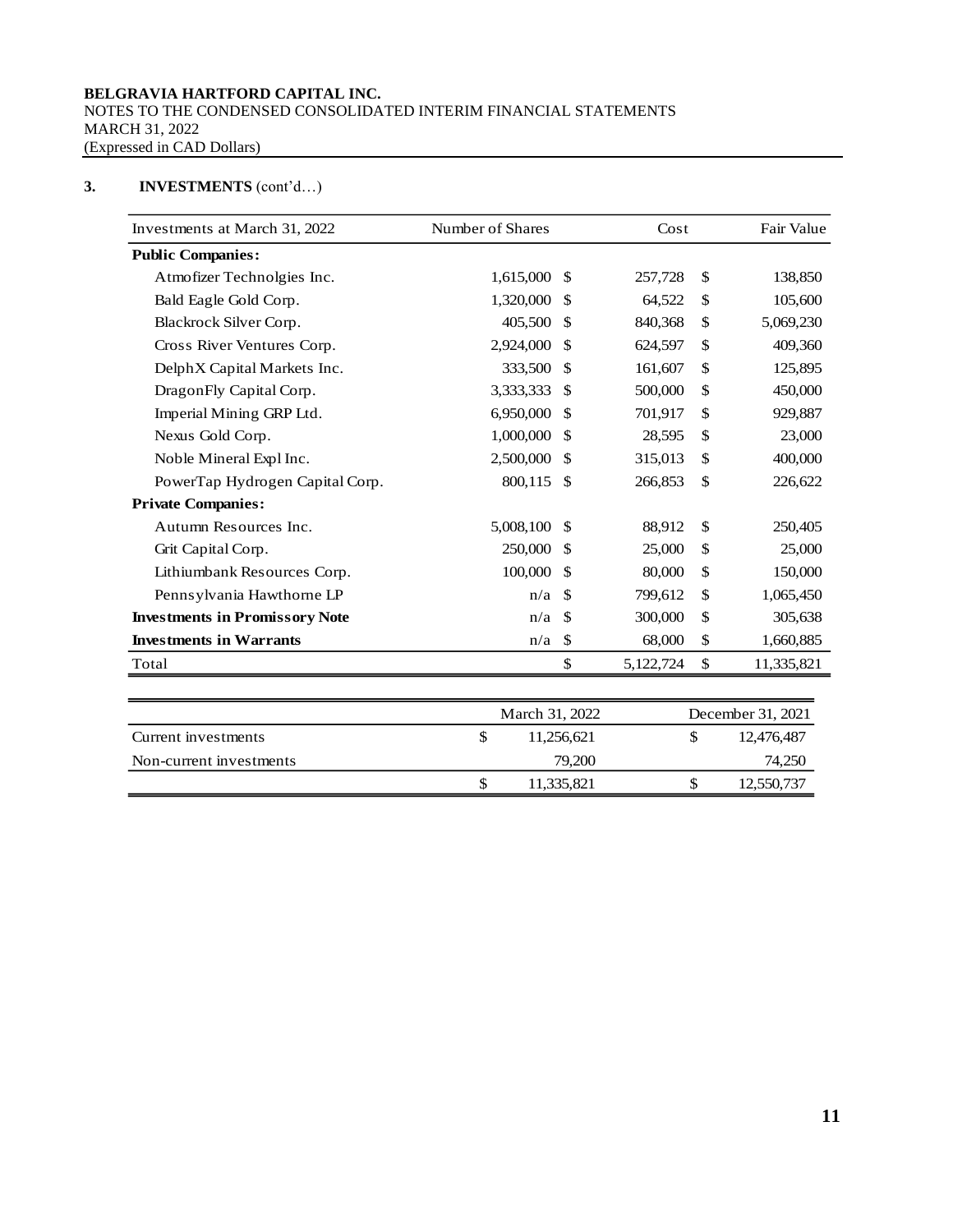# **4. PROPERTY, PLANT AND EQUIPMENT**

Property, Plant and Equipment consists of the following:

|                         | Computer    |
|-------------------------|-------------|
|                         | equipment   |
| Cost                    |             |
| As at December 31, 2020 | \$<br>7,070 |
| Additions               | 2,017       |
| As at December 31, 2021 | 9,087       |
| Additions               |             |
| As at March 31, 2022    | 9,087       |
|                         |             |
| Depreciation            |             |
| As at December 31, 2020 | 2,919       |
| Additions               | 1,856       |
| Disposal                |             |
| As at December 31, 2021 | 4,775       |
| Additions               | 485         |
| As at March 31, 2022    | 5,260       |
|                         |             |
| Net book value:         |             |
| As at December 31, 2021 | 4,312       |
| As at March 31, 2022    | 3,827       |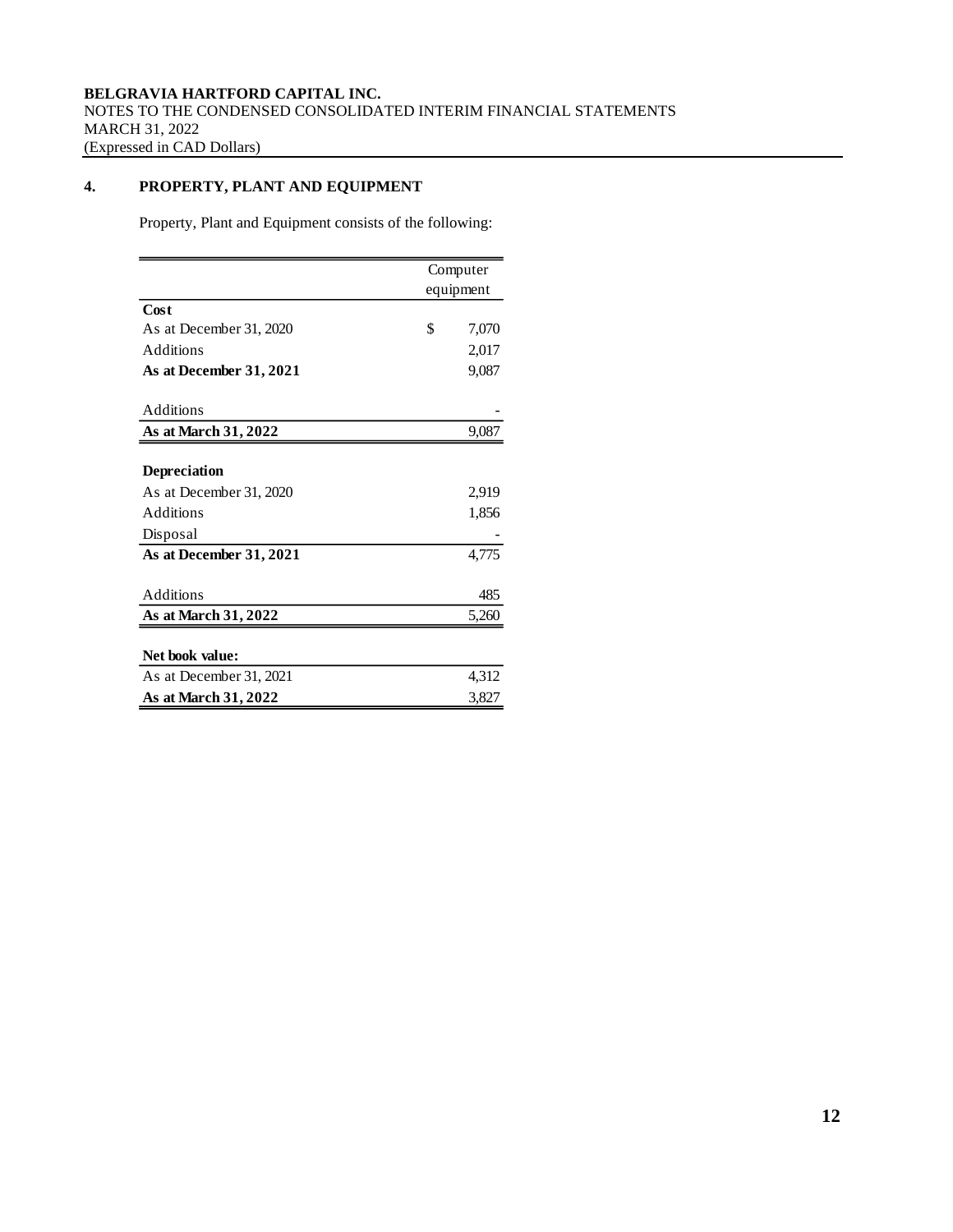# **5. ACCOUNTS PAYABLE AND ACCRUED LIABILITIES**

|                     | March 31, 2022 |   | December 31, 2021 |
|---------------------|----------------|---|-------------------|
| Trade payables      | \$<br>301,169  | S | 203,668           |
| Accrued liabilities | 150,000        |   | 67,005            |
| Other               | 9.277          |   | 8,841             |
| Total               | 460.446        |   | 279,514           |

# **6. SHARE CAPITAL AND RESERVES**

#### **Common shares**

Authorized: The Company is authorized to issue an unlimited number of common shares without par value.

Refer to the Consolidated Statements of Changes in Shareholders' Equity for a summary of changes in share capital and reserves for the quarter ended March 31, 2022; Reserves relate to stock options and warrants that have been issued by the Company (note 7).

During the period ended March 31, 2022, the Company issued nil common shares.

On February 3, 2022, under its previous normal course issuer bid ("NCIB") , which commenced on February 23, 2021, the Company has purchased for cancellation the maximum number of common shares in the capital of the Company. Between March 25, 2021 and January 28, 2022, the Company has purchased for cancellation a total of 2,008,963 common shares at a volume weighted average price of \$0.167 per common share, resulting in a total investment of \$358,342. The Company renewed its NCIB commencing on February 3, 2022.

As of February 3, 2022, the Company had 47,080,285 common shares issued and outstanding. Under the terms of the NCIB, the Company may acquire up to 2,354,014 of its common shares, representing 5% of its issued and outstanding common shares. As of March 31, 2022, the Company has purchased a total of 362,500 common shares for a total of \$53,422 at an average price of \$0.147/share under the NCIB. The NCIB was subsequently amended and will terminate on the earlier of February 3, 2023, and the date on which the maximum number of Common Shares that can be acquired pursuant to the NCIB have been purchased. Any common shares purchased pursuant to the NCIB were cancelled by the Company (note 14).

During the period ended March 31, 2021, the Company issued nil common shares.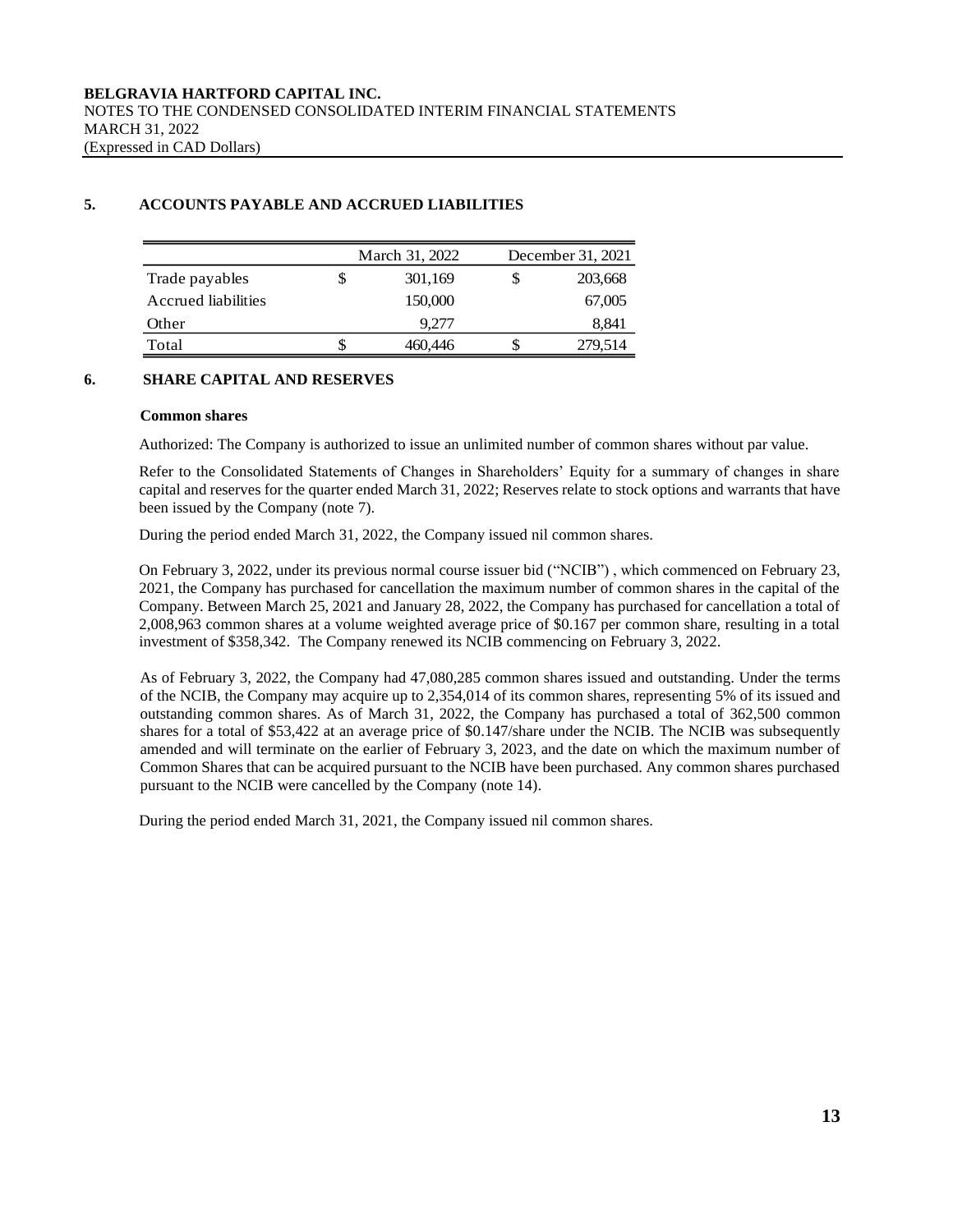# **7. STOCK OPTIONS AND WARRANTS**

#### **Stock options**

The Company has an incentive stock option plan (the "Plan") whereby the Company may grant stock options to eligible employees, officers, directors and consultants at an exercise price to be determined by the board of directors, provided the exercise price is not lower than the market value at time of issue less any discount allowed by the stock exchange upon which the common shares are listed. The Plan provides for the issuance of up to 10% of the Company's issued common shares as at the date of grant with each stock option having a maximum term of ten years. The board of directors has the exclusive power over the granting of options and their vesting and cancellation provisions.

As at March 31, 2022, the Company had stock options outstanding, enabling the holders to acquire the following number of common shares:

| Number       | Exercise | Average Contractual    | Expiry           |
|--------------|----------|------------------------|------------------|
| of Options   | Price    | Life Remaining (years) | Date             |
| 200,000      | 0.50     | 0.50                   | October 1, 2022  |
| 500,000<br>S | 0.17     | 1.84                   | February 1, 2024 |
| 926,000<br>S | 0.50     | 3.51                   | October 1, 2025  |
| 1,626,000    |          |                        |                  |

Stock option transactions are summarized as follows:

|                                                 | Number      |    | Weighted Average |
|-------------------------------------------------|-------------|----|------------------|
|                                                 | of Options  |    | Exercise Price   |
|                                                 |             |    |                  |
| Outstanding December 31, 2020                   | 3,990,000   | \$ | 0.52             |
| Expired on June 6, 2021                         | (250,000)   |    | 0.80             |
| Outstanding December 31, 2021                   | 3,740,000   |    | 0.50             |
| Cancelled on January 28, 2022                   | (2,614,000) |    | 0.50             |
| Granted on February 1, 2022                     | 500,000     |    | 0.17             |
| Outstanding March 31, 2022                      | 1.626,000   | ¢  | 0.40             |
|                                                 |             |    |                  |
| Number of options exercisable at March 31, 2022 | 1.626,000   | \$ | 0.40             |

During the period ended March 31, 2022, the Company granted 500,000 (2021 – nil) stock options to a consultant of the Company.

The fair value of the options granted during the period ended March 31, 2022, as determined by the Black-Scholes option pricing model, was \$67,615 (2021 - \$nil) or \$0.135 per option (2021 - \$nil).

Share-based compensation recognized during the period was \$67,615 (2021 - \$nil).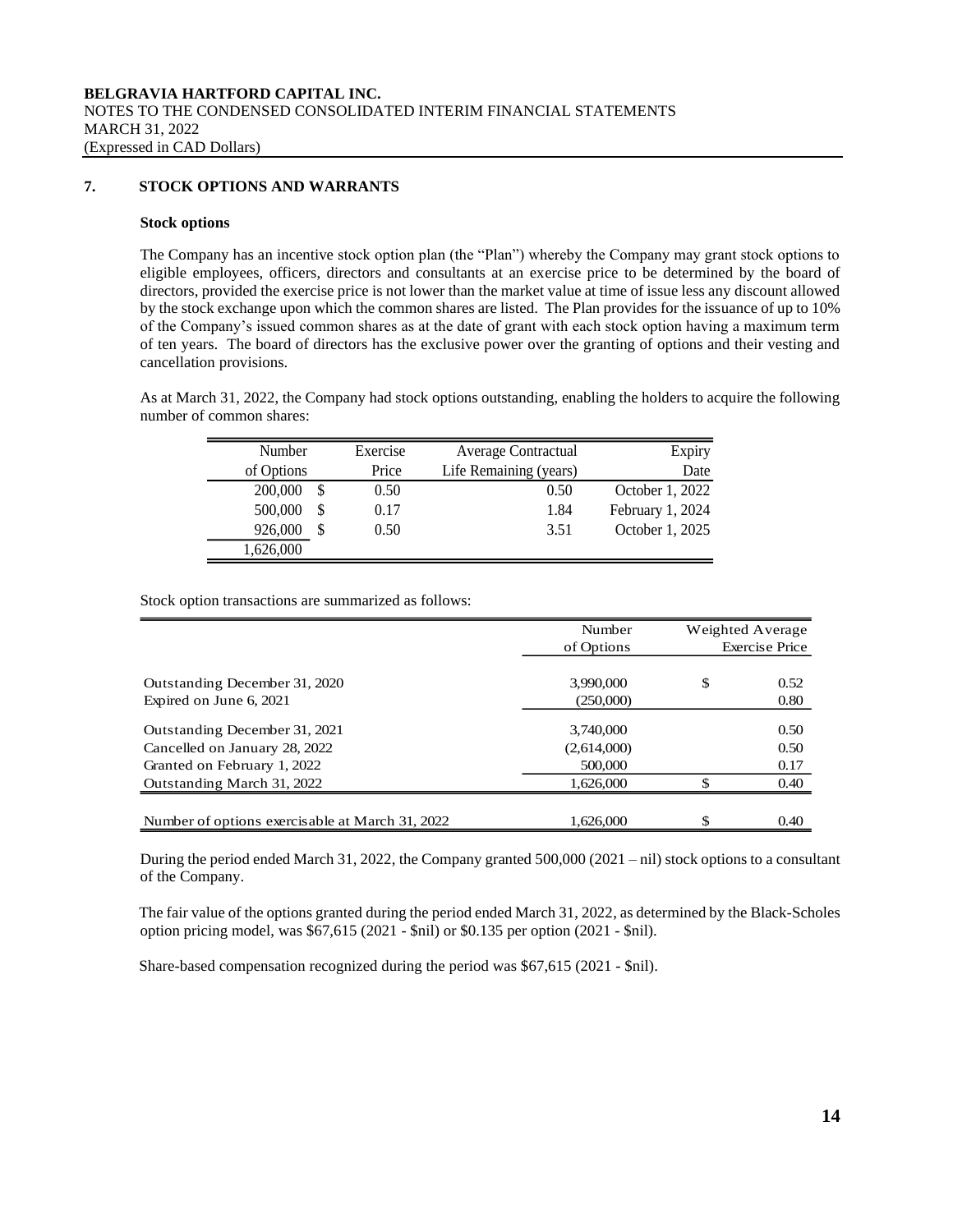# **7. STOCK OPTIONS AND WARRANTS** (cont'd...)

### **Stock options** (cont'd…)

The following weighted-average assumptions were used for the Black-Scholes valuation of stock options granted during the period ended March 31:

|                          | Period ended   | Year ended        |  |  |
|--------------------------|----------------|-------------------|--|--|
|                          | March 31, 2022 | December 31, 2021 |  |  |
|                          |                |                   |  |  |
| Risk-free interest rate  | 1.28%          |                   |  |  |
| Expected life of options | $1.76$ years   |                   |  |  |
| Annualized volatility    | 279.43%        |                   |  |  |
| Dividend rate            | $0.00\%$       |                   |  |  |
| Forfeiture rate          | $0.00\%$       |                   |  |  |

#### **Warrants**

There were no warrant outstanding as at March 31, 2022 (2021 – nil)

#### **8. RELATED PARTY TRANSACTIONS AND BALANCES**

The accounts payable and accrued liabilities of the Company include the following amounts due to related parties:

|                          | March 31, 2022 | December 31, 2021   |  |  |
|--------------------------|----------------|---------------------|--|--|
| Key management personnel | \$ nil         | $\frac{1}{2}$ 9.222 |  |  |
|                          | \$ nil         | 9.222               |  |  |

Key management personnel compensation (consisting of senior officers and directors of the Company):

|                       | Period ended |  |         |  |  |  |
|-----------------------|--------------|--|---------|--|--|--|
|                       | $31-Mar-22$  |  |         |  |  |  |
| Short-term benefits * | 173,000      |  | 210,000 |  |  |  |
| Directors' fees $**$  | 151.250      |  | 151,250 |  |  |  |
| Total remuneration    | 324,250      |  | 361,250 |  |  |  |

\* Amounts are included within wages and benefits on the statement of income (loss) and comprehensive income (loss).

\*\* Amounts are included within administration on the statement of income (loss) and comprehensive income (loss).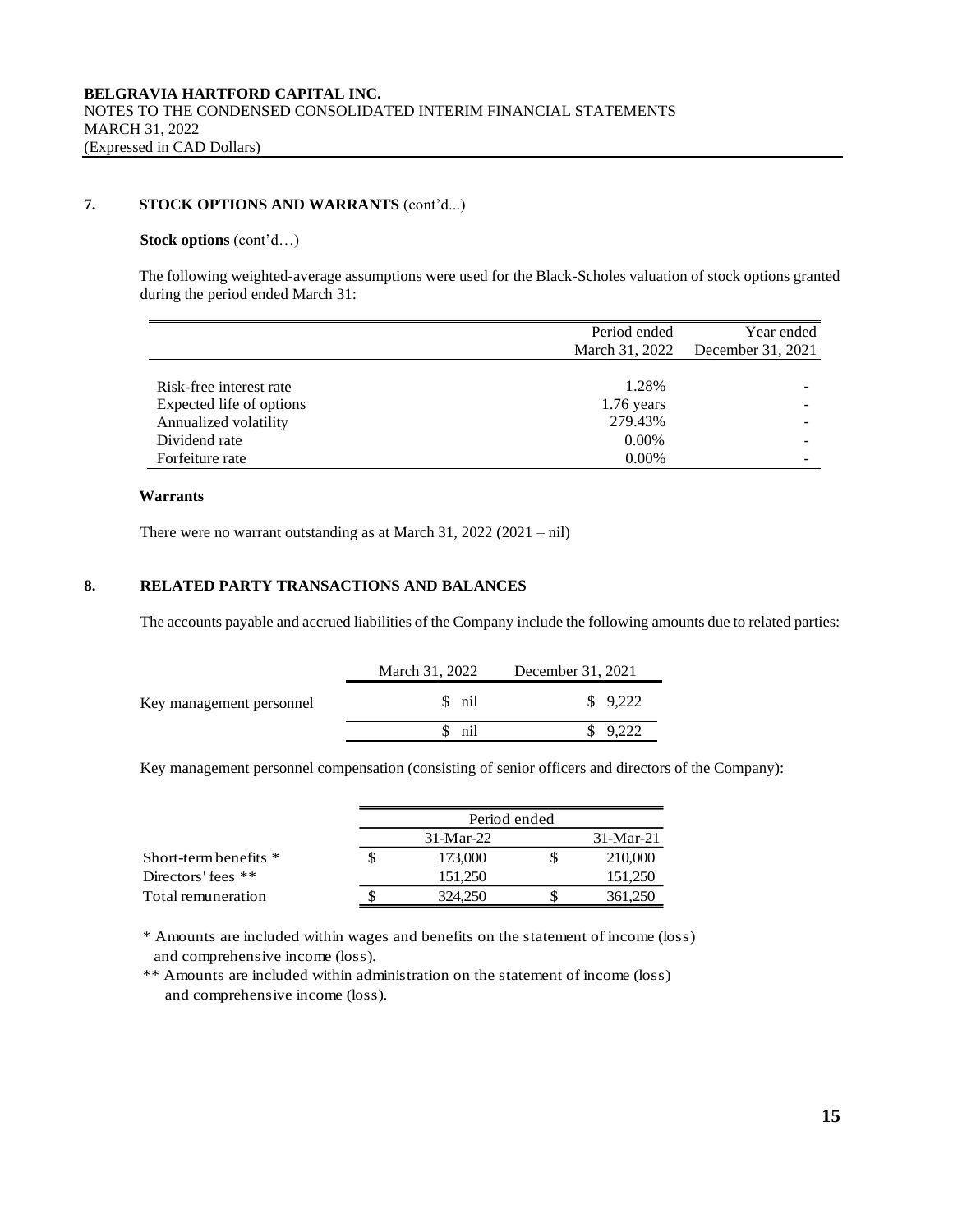## **9. SEGMENTED INFORMATION**

The Company has one operating segment focused on merchant banking as well as providing management services and pursuing the royalty streams from its previous potash project. All of the Company's equipment are located in Canada. All revenue is earned in Canada.

# **10. MANAGEMENT OF CAPITAL**

The Company's objectives when managing capital are to safeguard the Company's ability to continue as a going concern and to invest to earn a risk-appropriate return for shareholders. The Company does not have any externally imposed capital requirements to which it is subject. The capital of the Company consists of items in shareholders' equity. The Company had no bank indebtedness at March 31, 2022. The Board of Directors do not establish quantitative return on capital criteria for management, but rather rely on the expertise of the Company's management to sustain future development of the business.

The Company manages the capital structure and makes adjustments to it in light of changes in available funds, economic conditions and the risk characteristics of the underlying assets. To maintain or adjust the capital structure, the Company may issue new shares, borrow money, or dispose of assets to adjust the amount of cash.

The Company's investment policy is to invest its cash necessary to fund operations for the next 12 months in demand investment instruments in high credit quality financial institutions to provide liquidity over the expected time of expenditures from continuing operations. The Company also invests some of its excess cash in common shares and other securities of private and public companies.

There were no significant changes in the Company's approach to capital management during the period ended March 31, 2022.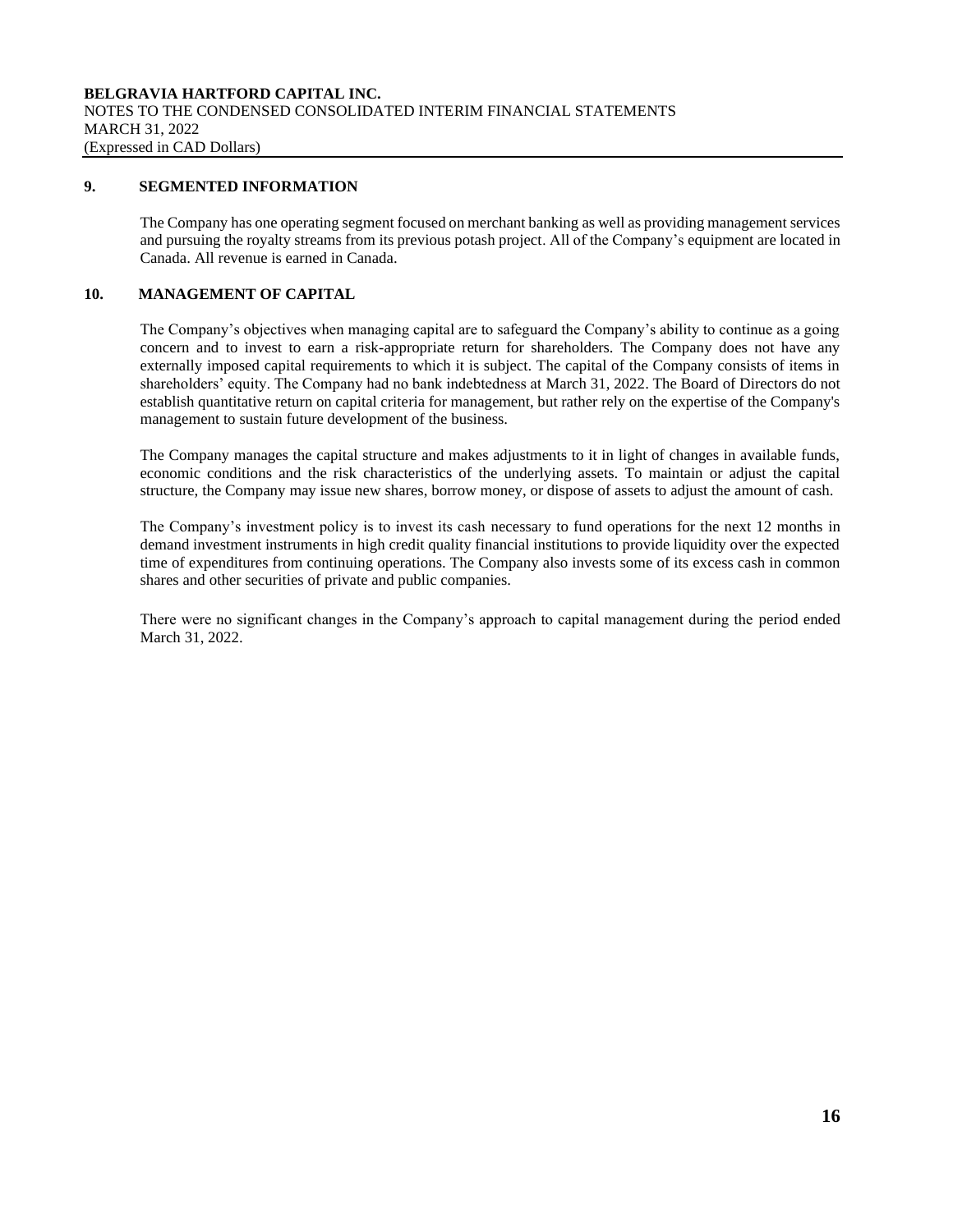# **11. FINANCIAL INSTRUMENTS AND RISK MANAGEMENT**

IFRS 7, Financial Instruments: Disclosures, establishes a fair value hierarchy that reflects the significance of the inputs used in making the measurements. The fair value hierarchy has the following levels:

Level 1 - quoted prices (unadjusted) in active markets for identical assets or liabilities;

Level 2 - inputs other than quoted prices included in Level 1 that are observable for the asset or liability, either directly (i.e. as prices) or indirectly (i.e. derived from prices); and

Level 3 - inputs for the asset or liability that are not based on observable market data (unobservable inputs).

The Company's financial instruments include cash, investments, receivables, and accounts payable and accrued liabilities.

The carrying values of cash, receivables, and accounts payable and accrued liabilities approximate fair value because of the short-term nature of these instruments.

As at March 31, 2022, the Company's classification of financial instruments measured at fair value within the fair value hierarchy are summarized below:

|                    | Level 1   | $\text{eval}_\mathcal{L}$ | Level 3   |   | Total     |
|--------------------|-----------|---------------------------|-----------|---|-----------|
| Equity investments | 9.249.531 | 425,405                   | 1,660,885 | D | 1.335.821 |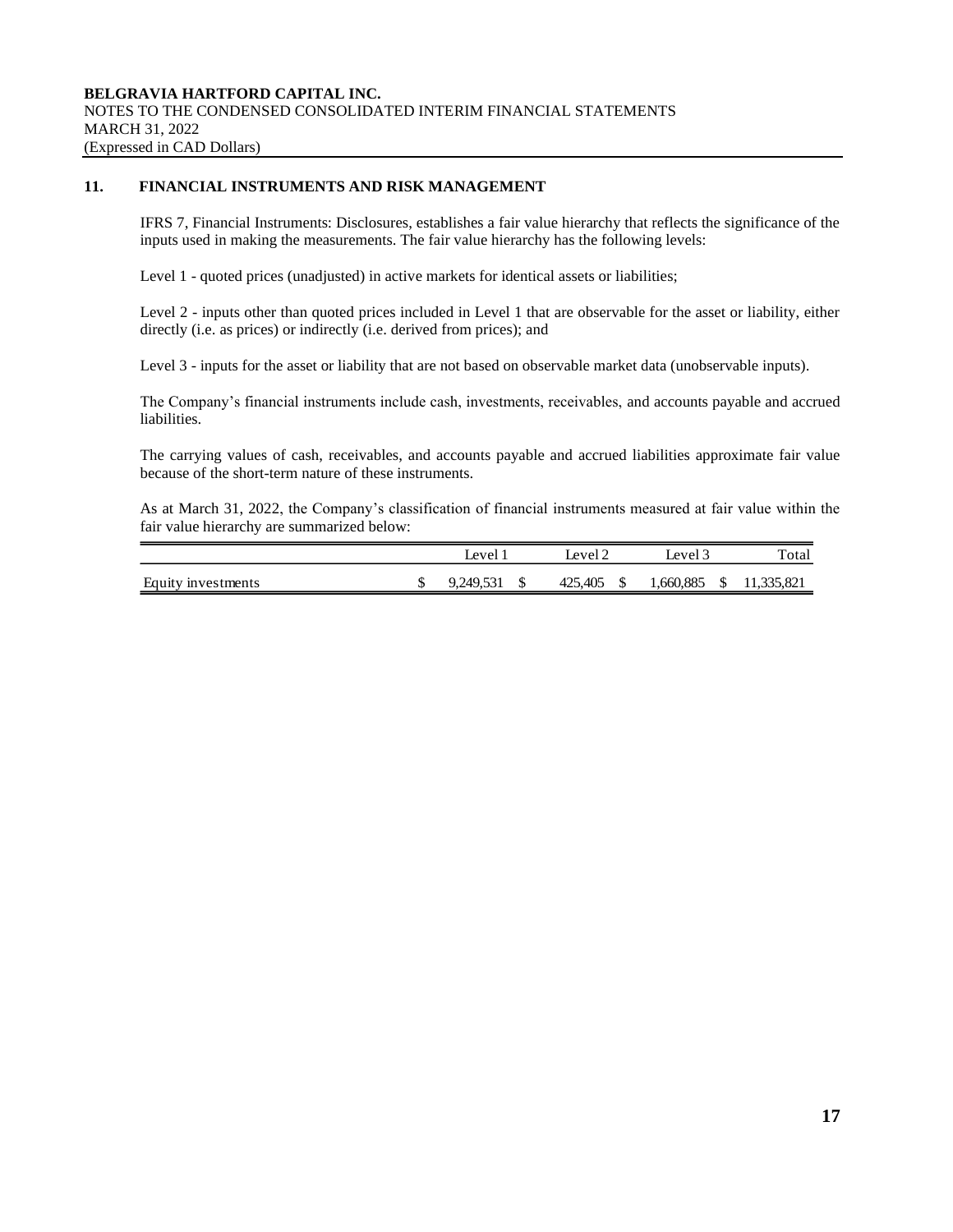# **11. FINANCIAL INSTRUMENTS AND RISK MANAGEMENT** (cont'd...)

The Company's risk exposures and the impact on the Company's financial instruments are summarized below:

#### *Credit risk*

The Company's credit risk is primarily attributable to cash, investment in loans and receivables. The Company has no significant concentration of credit risk arising from operations. Cash is held at reputable financial institutions, from which management believes the risk of loss to be remote. Receivables consist primarily of amounts due from government agencies, and from management services customers, which the Company believes will be fully collected.

#### *Liquidity risk*

As at March 31, 2022, the Company had a cash balance of \$563,356 to settle current liabilities of \$460,446. The Company also has \$11,256,621 in current investments that can be easily liquidated to cash. The Company is not subject to significant liquidity risk.

#### *Interest rate risk*

The Company has cash balances subject to fluctuations in the prime rate. The Company's current policy is to invest some of excess cash in investment-grade highly liquid demand deposit certificates issued by its banking institutions. The Company periodically monitors the investments it makes and is satisfied with the credit ratings of its banks. Management believes that interest rate risk is remote as cash deposits are payable on demand and the Company currently does not carry interest bearing debt at floating rates. Fluctuations in interest rates may impact the value of the Company's investments in publicly traded common shares.

#### *Foreign currency risk*

The Company's functional currency is the Canadian dollar; however, there are few transactions and investments in U.S. dollars and the Company keeps some of its cash in U.S. currency. The Company is exposed to financial risk arising from fluctuations in foreign exchange rates and the degree of volatility in these rates. The Company does not use derivative instruments to reduce its exposure to foreign currency risk. A 10% change in the foreign exchange rate would have had an approximate \$17,500 impact on foreign exchange gain or loss.

#### *Market risk*

Market risk is the risk that the fair value of, or future cash flows from, the Company's financial instruments will fluctuate due to changes in market prices. The value of financial instruments can be affected by changes in interest rates, foreign exchange rates, and equity and commodity prices. The Company is exposed to market risk in trading its investments and unfavourable market conditions could result in dispositions of investments at less than favourable prices. The Company's investments are primarily concentrated in the natural resources, junior healthcare, and technology industries, which results in exposure to higher volatility than broader market investments and indexes. The Company's investments are accounted for at fair value and are sensitive to changes in market bid prices, such that changes in market prices result in a proportionate change in the carrying value of the Company's investments. The Company holds investments in private and public traded equity securities. Market prices for equity securities are subject to fluctuation and consequently the amount realized in the subsequent sale of an investment may significantly differ from the reported market value. Some investments may not be very liquid, and dispositions may take time or may be sold at less than market prices. A 10% change in the fair values of the Company's investments at March 31, 2022would have an \$1,134,000 impact on results from operations.